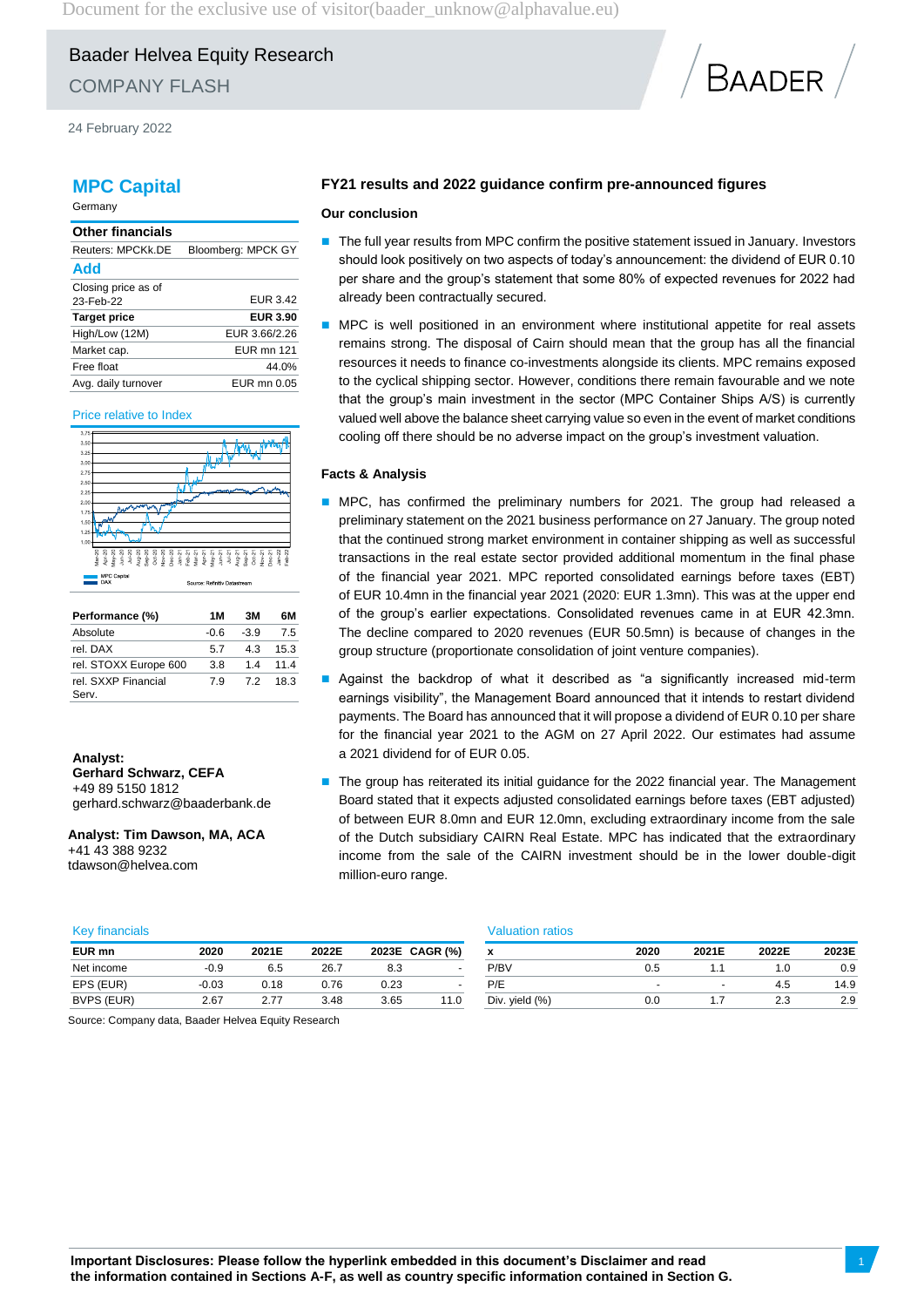COMPANY FLASH



# **MPC Capital**

## **Key data**

| FY 31 Dec.<br>Share data            | 2018                     | 2019                     | 2020                     | 2021E                    | 2022E                    | 2023E                    |
|-------------------------------------|--------------------------|--------------------------|--------------------------|--------------------------|--------------------------|--------------------------|
| EPS (EUR)                           | $-0.57$                  | $-0.07$                  | $-0.03$                  | 0.18                     | 0.76                     | 0.23                     |
| Cash EPS (EUR)                      | $-0.52$                  | 0.00                     | 0.04                     | 0.25                     | 0.82                     | 0.30                     |
| Dividend (EUR)                      | 0.00                     | 0.00                     | 0.00                     | 0.05                     | 0.08                     | 0.10                     |
| Book value per share (EUR)          | 2.79                     | 2.70                     | 2.67                     | 2.77                     | 3.48                     | 3.65                     |
|                                     |                          |                          |                          |                          |                          |                          |
| Tangible book value per share (EUR) | 2.61                     | 2.51                     | 2.55                     | 2.70                     | 3.46                     | 3.68                     |
| Average no. of shares (mn)          | 33.5                     | 33.5                     | 33.5                     | 35.2                     | 35.2                     | 35.2                     |
| Average share price (EUR)           | 4.87                     | 1.94                     | 1.45                     | 3.02                     | 3.42                     | 3.42                     |
| Average market cap. (EUR mn)        | 160.6                    | 65.0                     | 48.4                     | 106.5                    | 120.6                    | 120.6                    |
| Valuation                           |                          |                          |                          |                          |                          |                          |
| P/E(x)                              | $\overline{a}$           | $\overline{\phantom{a}}$ | $\overline{a}$           | $\overline{a}$           | 4.5                      | 14.9                     |
| Cash P/E (x)                        |                          |                          |                          |                          | 4.2                      | 11.4                     |
| P/BV(x)                             | 1.7                      | 0.7                      | 0.5                      | 1.1                      | 1.0                      | 0.9                      |
| P/TBV(x)                            | 1.9                      | 0.8                      | 0.6                      | 1.1                      | 1.0                      | 0.9                      |
| Yield (%)                           | 0.0                      | 0.0                      | 0.0                      | 1.7                      | 2.3                      | 2.9                      |
| <b>ROE</b> (%)                      | $-20.1$                  | $-20.6$                  | $-0.9$                   | 7.0                      | 24.3                     | 6.6                      |
| Key company data                    |                          |                          |                          |                          |                          |                          |
| Revenue growth (%)                  | $-9.7$                   | 0.0                      | 18.2                     | $-16.2$                  | $-15.1$                  | 8.1                      |
|                                     | $-123.2$                 | 0.0                      | $-147.3$                 | 366.1                    | $-7.8$                   | 29.3                     |
| Operating profit growth (%)         |                          |                          |                          |                          |                          |                          |
| Cost/Income ratio (%)               | $-107.5$                 | $-107.5$                 | $-97.0$                  | $-83.3$                  | $-81.8$                  | $-78.3$                  |
| Net profit growth (%)               | $-253.3$                 | 0.0                      | $-95.5$                  | $-864.2$                 | 310.2                    | $-69.0$                  |
| Net profit margin (%)               | $-44.3$                  | $-44.3$                  | $-1.7$                   | 15.4                     | 74.4                     | 21.3                     |
| Payout ratio (%)                    | 0.0                      | 0.0                      | 0.0                      | 27.1                     | 9.9                      | 42.6                     |
| CET1 ratio (%)                      | 0.0                      | 0.0                      | 0.0                      | 0.0                      | 0.0                      | 0.0                      |
| Leverage ratio (%)                  | 0.0                      | 0.0                      | 0.0                      | 0.0                      | 0.0                      | 0.0                      |
| Income statement (EUR mn)           |                          |                          |                          |                          |                          |                          |
| Net interest income                 | 2.1                      | 2.1                      | 1.3<br>Ĭ.                | 3.9                      | 4.4<br>$\sim$            | 4.7                      |
| Credit loss expense                 |                          |                          |                          |                          |                          |                          |
| Commissions & fees income           | 42.7                     | 42.7                     | 50.5                     | 42.3                     | 35.9                     | 38.8                     |
| Trading income                      | $-15.5$                  | $-15.5$                  | $-1.6$                   | $-0.6$                   | $-0.3$                   | $-0.3$                   |
| Other income                        | 12.5                     | 12.5                     | 9.9                      | 5.8                      | 5.8                      | 5.8                      |
| <b>Total income</b>                 | 42.7                     | 42.7                     | 50.5                     | 42.3                     | 35.9                     | 38.8                     |
| Personnel expenses                  | $-28.6$                  | $-28.6$                  | $-26.3$                  | $-20.5$                  | $-17.4$                  | $-17.9$                  |
| General expenses                    | $-28.1$                  | $-28.1$                  | $-30.2$                  | $-18.1$                  | $-15.4$                  | $-15.9$                  |
| Depreciation                        | $-1.8$                   | $-1.8$                   | $-2.3$                   | $-2.3$                   | $-2.3$                   | $-2.3$                   |
| Goodwill and intangibles            | $\blacksquare$           | $\overline{\phantom{a}}$ | $\overline{a}$           | $\overline{a}$           | $\ddot{\phantom{0}}$     | $\sim$                   |
| <b>Total expenditure</b>            | -45.9                    | -45.9                    | -49.0                    | $-35.2$                  | $-29.4$                  | $-30.4$                  |
| <b>Total operating profit</b>       | $-3.2$                   | $-3.2$                   | 1.5                      | 7.1                      | 6.5                      | 8.4                      |
| Other items                         | 0.0                      | 0.0                      | 0.0                      | 0.0                      | 20.0                     | 0.0                      |
| Taxation                            | $-2.0$                   | $-2.0$                   | $-1.4$                   | $-3.1$                   | $-3.2$                   | $-3.9$                   |
| Minority interests                  | $-0.3$                   | $-0.3$                   | $-0.7$                   | $-0.8$                   | $-0.8$                   | $-0.8$                   |
| Net income                          | $-18.9$                  | $-18.9$                  | $-0.9$                   | 6.5                      | 26.7                     | 8.3                      |
| Cash net income                     | $-18.9$                  | $-18.9$                  | $-0.9$                   | 6.5                      | 26.7                     | 8.3                      |
| <b>Balance sheet (EUR mn)</b>       |                          |                          |                          |                          |                          |                          |
| Loans                               | $\overline{\phantom{m}}$ | $\overline{\phantom{a}}$ | $\overline{\phantom{a}}$ | $\overline{\phantom{a}}$ | $\overline{\phantom{a}}$ | $\overline{\phantom{a}}$ |
| Trading portfolio                   | $\blacksquare$           | $\overline{\phantom{a}}$ | $\overline{\phantom{a}}$ | $\sim$                   | $\blacksquare$           | $\sim$                   |
| Investment portfolio                | 81                       | 75                       | 67                       | 76                       | 66                       | 86                       |
| Goodwill & Intangibles              | 6                        | 6                        | 4                        | $\overline{c}$           | $\mathbf{1}$             | $-1$                     |
| Other                               | 64                       | 59                       | 55                       | 63                       | 100                      | 109                      |
| <b>Total assets</b>                 | 151                      | 140                      | 127                      | 141                      | 166                      | 194                      |
| Deposits                            | $\blacksquare$           | $\overline{a}$           | $\blacksquare$           | $\overline{\phantom{a}}$ | $\Box$                   | $\sim$                   |
| Other liabilities                   | 39                       | 41                       | 30                       | 36                       | 35                       | 56                       |
| Minority interests                  | 19                       | 8                        | $\overline{7}$           | 8                        | 8                        | $\boldsymbol{9}$         |
| Shareholders' equity                | 93                       | 90                       | 89                       | 98                       | 123                      | 129                      |
| <b>Total liabilities</b>            | 151                      | 140                      | 127                      | 141                      | 166                      | 194                      |
| Risk weighted assets                | $\overline{\phantom{a}}$ | $\overline{\phantom{a}}$ | $\overline{\phantom{a}}$ | $\overline{\phantom{a}}$ | ÷,                       | $\blacksquare$           |

Source: Company data, Baader Helvea Equity Research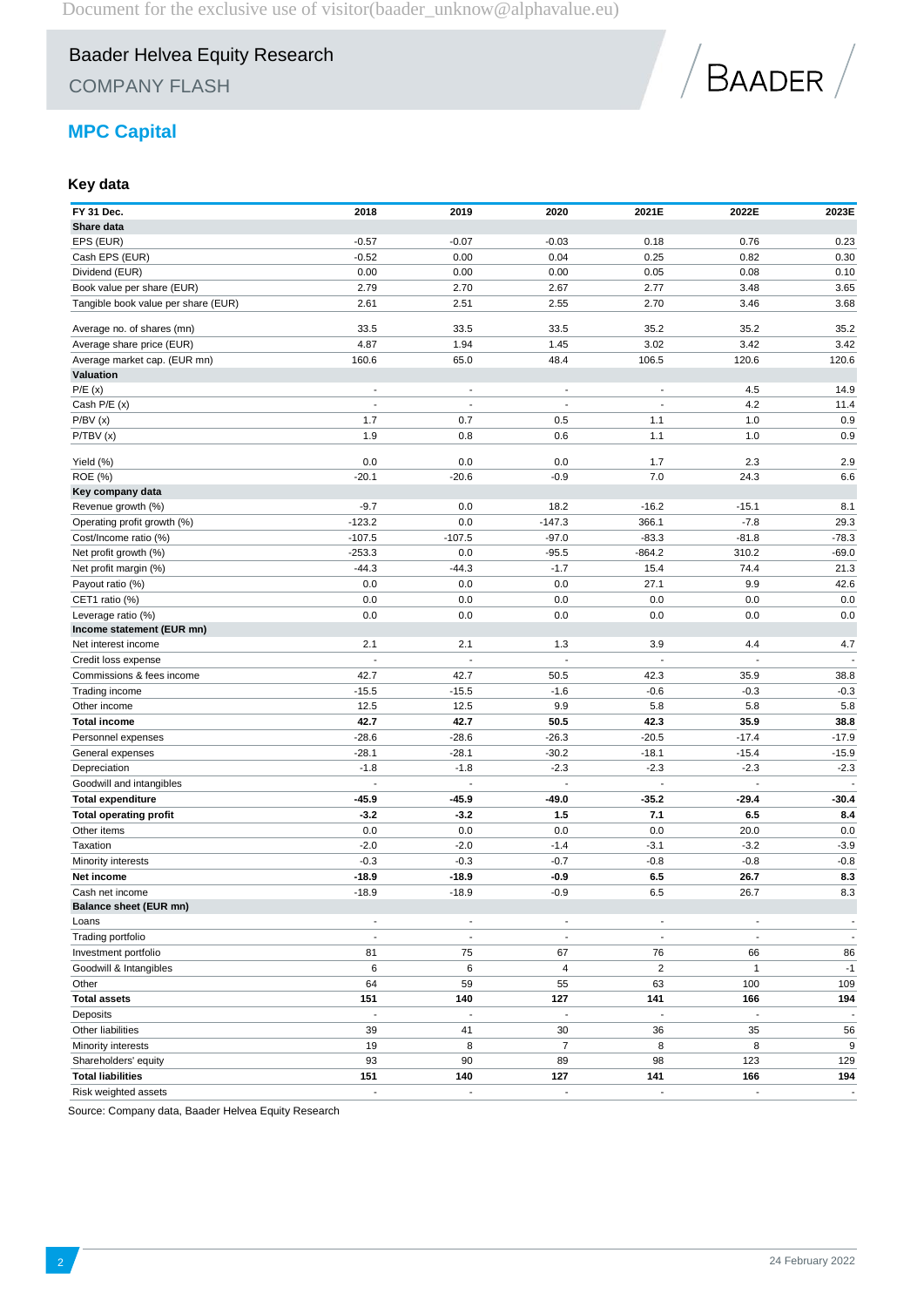Baader Helvea Equity Research COMPANY FLASH



# **MPC Capital**

## **Disclaimer**

**Baader Bank AG, Weihenstephaner Strasse 4, 85716 Unterschleissheim, Germany Baader Helvea AG, Talstrasse 9, 8001 Zurich, Switzerland Baader Helvea Limited, 5 Royal Exchange Buildings, London EC3V 3NL, United Kingdom**

Baader Bank AG is the parent company of Baader Helvea AG and/or Baader Helvea Limited. Baader Bank AG, Baader Helvea AG and Baader Helvea Limited are collectively referred to as **"Baader Helvea Group Europe Companies"** below, and each of them is referred to separately as a **"Baader Helvea Group Europe Company".** Baader Bank AG and its subsidiaries and affiliates, including Baader Helvea AG and Baader Helvea Limited, are collectively referred to below as the **"Group Companies"**.

The information set forth in this document has been diligently compiled by Baader Bank AG and is partially based on publicly available sources and data supplied by third parties (including data supplied by AlphaValue S.A., a cooperation partner of Baader Bank AG) believed to be reliable. Baader Bank AG does not warrant the accuracy or completeness of such information.

All estimates and opinions included herein represent the independent judgment of the analyst(s) named in the Research Document as of the date of publication of this Research Document.

This Research Document was completed at 08:34 AM (CET) on 24-02-2022.

The relevant Baader Helvea Group Europe Company reserves the right to modify the views expressed herein at any time without notice and the right not to update this information and to discontinue coverage of the company that is the subject of this Research Document without notice. No representation or warranty, express or implied, is made as to the accuracy, completeness or fairness of the information and opinions contained in this document. Neither the Group Companies, any of their authorized representatives or employees nor any other person accepts any liability whatsoever for any loss arising from any use of this Research Document or its contents or otherwise arising in connection therewith.

Please note the information on the preparation of this document, the important notice, the advice regarding possible conflicts of interests, and the mandatory information required by Art. 20 of the Regulation (EU) No 596/2014 of 16 April 2014 and the Commission Delegated Regulation (EU) 2016/958 of 9 March 2016 and pursuant to Art. 34, 36 and 37 of the Commission Delegated Regulation (EU) No 2017/565 of 25 April 2016 and other applicable rules under [http://www.baaderbank.de/disclaimer\\_research.html.](http://www.baaderbank.de/disclaimer_research.html)

Baader Bank AG is a stock corporation (*Aktiengesellschaft*) organized under the laws of the Federal Republic of Germany with its principal place of business in Unterschleissheim. It is registered with the District Court (*Amtsgericht*) in Munich under No. HRB 121537 and supervised by the German Financial Supervisory Authority (*Bundesanstalt für Finanzdienstleistungsaufsicht* – *BaFin*), Marie-Curie-Strasse 24-28, 60439 Frankfurt am Main and Graurheindorfer Strasse 108, 53117 Bonn. The value added tax identification number of Baader Bank AG is DE 114123893.

A list of all of our Research Documents on any financial instrument or issuer that were disseminated during the preceding 12-month period is available to our clients under [http://www.baaderbank.de/disclaimer\\_research.html.](http://www.baaderbank.de/disclaimer_research.html)

Research Documents with recommendation changes (rating or target price) published in the twelve months prior to the publication of this Research Document covering the same financial instruments or issuers.

| Company            | Date          | Rating |     | Currency Target price Closing price as of |      |           | Analvst             |
|--------------------|---------------|--------|-----|-------------------------------------------|------|-----------|---------------------|
| <b>MPC Capital</b> | 02-Mar-21 Add |        | EUR | 3.90                                      | 2.26 | 01-Mar-21 | Tim Dawson. MA. ACA |